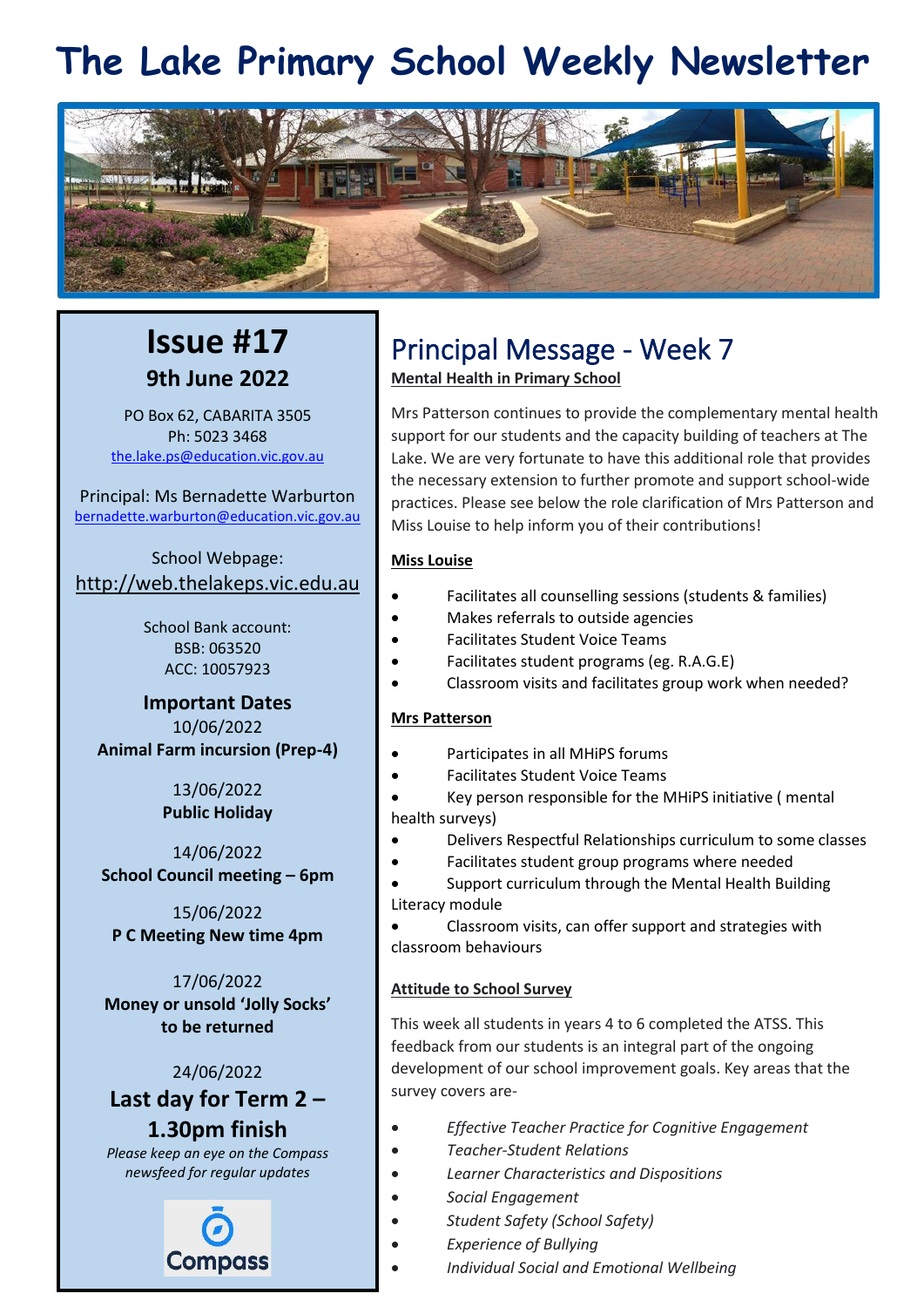- *Individual Physical and Mental Health and*
- *Emotional and Relational Engagement*

We expect the survey results to be released in early term 3 and then the Staff Wellbeing Team will facilitate some **Student Voice Teams** to follow up any areas of concern and/or areas needing further clarification. Thank you to our students for providing this valuable feedback!

#### **KESO Support**

Mr Orion Hunt (Koorie Engagement Support Officer) is currently visiting our school to support our Kooire students to complete cultural goals as part of their Individual Education Plans. Orion will also facilitate some cultural sessions for prep to year 6 students commencing on June 14<sup>th</sup>. Thanks Orion!

#### **Prep Information Night**

It was wonderful to 'meet and greet' our new prospective families at our Prep Information Night last Thursday. This is the first or our 2023 prep enrolment sessions which will be followed by the prep orientation days commencing in term 3. A very special thank you to the following students who proudly spoke about The Lake PS at this evening- *Toby Scutcheon, Charlee McClure* (School Captains), *Abigail Stanbrough, Jaynah Bowes, Abbie Arnold and Matilda Sims*  (Student Wellbeing Team). Thank you also to our staff members who supported our students and made this evening such a success- *Mr Mac, Miss Louise, Mrs Bacon, Mrs Patterson, Mrs Hunt and Mrs Burke.*





#### **Parents as Partners- Student Presentation of Portfolios**

Due to a short term of nine weeks, public holidays and curriculum days, we have decided to reschedule our **Parents as Partners- Student Portfolio Presentations to Monday 11th July** (week 1, term 3) instead of week 9 this term. All students will take home their learning portfolios on **Monday 20th June** (week 9, term 2) and return learning portfolios to school by **no later than Friday 24th June**. Students will only be required to come to school on Monday 11th July for their portfolio presentation*. Bookings can be made via the Compass portal from this Friday 10th of June to Friday 24th of June*. We look forward to sharing your child's achievements with you!

#### **Shade Sails Grant Update**

Due to the delay in resources and materials for the construction of our new shade sails, works have been rescheduled to commence in late August. Just in time for the warmer weather where students can once again enjoy outdoor classrooms more often!

#### **Friday 3rd June- Pupil Free Day**

We hope that students and families enjoyed the long weekend last week while all school staff had privileged time to continue working on the key areas of *Student Voice and Agency*, *School Culture* and the completion of *First Aid*. We are very fortunate to have such dedicated and passionate staff that make the most of every learning opportunity to make The Lake PS such a great learning environment for our students! Thank you  $\circled{c}$ 

Have a great week everyone!

Kind Regards,

Bernadette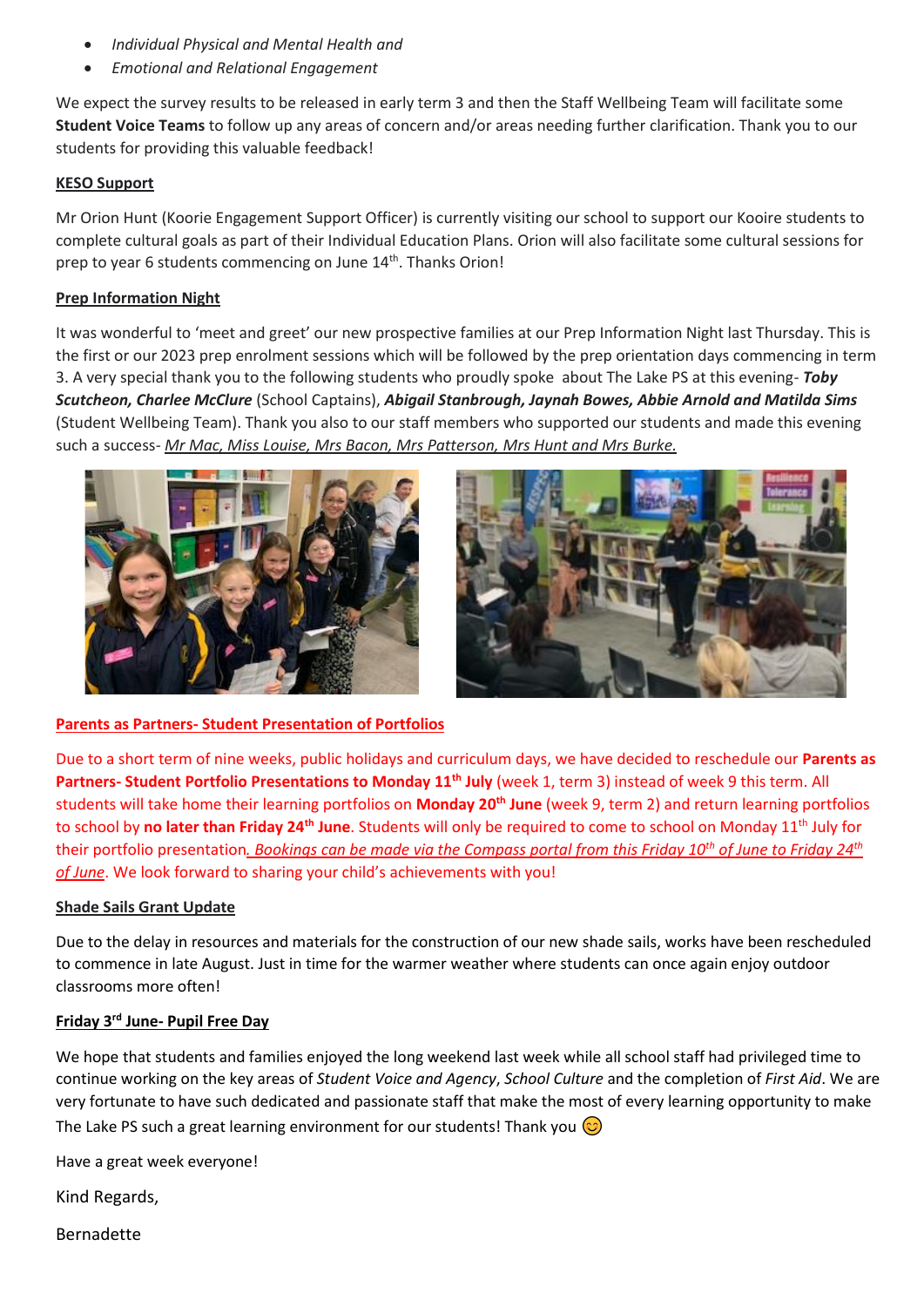

# Wk.7 School Value - TOLERANCE

This week's school value is 'Tolerance'. **As Eliza Ramsey so accurately proclaimed in Prep B, it is 'understanding that everyone is different'.** Well done Eliza – you are absolutely correct! We sometimes get blindly caught up in our own self-importance and ignore the fact that others' opinions and ideas are equally as valuable (if not more so) than our own. We encourage students at The Lake Primary School to be assertive and share opinions with confidence. However, we equally value listening skills, sensitivity, patience.



The most important 9 minutes in your child's day.

What if you knew that your child only needed 9 minutes of your 100% attention throughout the day? Game changer, right? Well, it's true. Families are time poor these days and many children are feeling it, but, in less than ten minutes you can provide them with the love and support they need to nurture. The first three minutes in the morning set the tone for the day. So, take this time to be positive and talk about what you're looking forward to. When you pick your children up from school, they most likely have many things on their mind that they want to chat about. If they struggle

with this, you could talk about your day for three minutes which will help them to develop valuable reflection skills. Lastly, those precious last minutes of the day let your child know how important they are, and most children will drag out bedtime as long as they can so use this to your advantage! Try to ask them open type questions such as, tell me about your day, or what do you think you'll dream about tonight. If you can commit to these 9 minutes in each and every day, I am sure you and your child will feel a great sense of connection.



With much kindness

Louise

1/2A Smartie Maths- Do all boxes of Smarties have the same colours and do they all have an equal number of each colour?

## We used our own box of smarties to check.

We are learning to collect and represent data. To be successful we needed to collect data using tally marks and represent the data on a graph.



We found out that the boxes of smarties were not the all the same. Some had a different number of In a regime ear that the sense of shighted were not the an the same redired against since the names. Or smarties in the box and there were lots of different combinations of colours. We all ended up with different data to put on our graph, but it was heaps of fun!